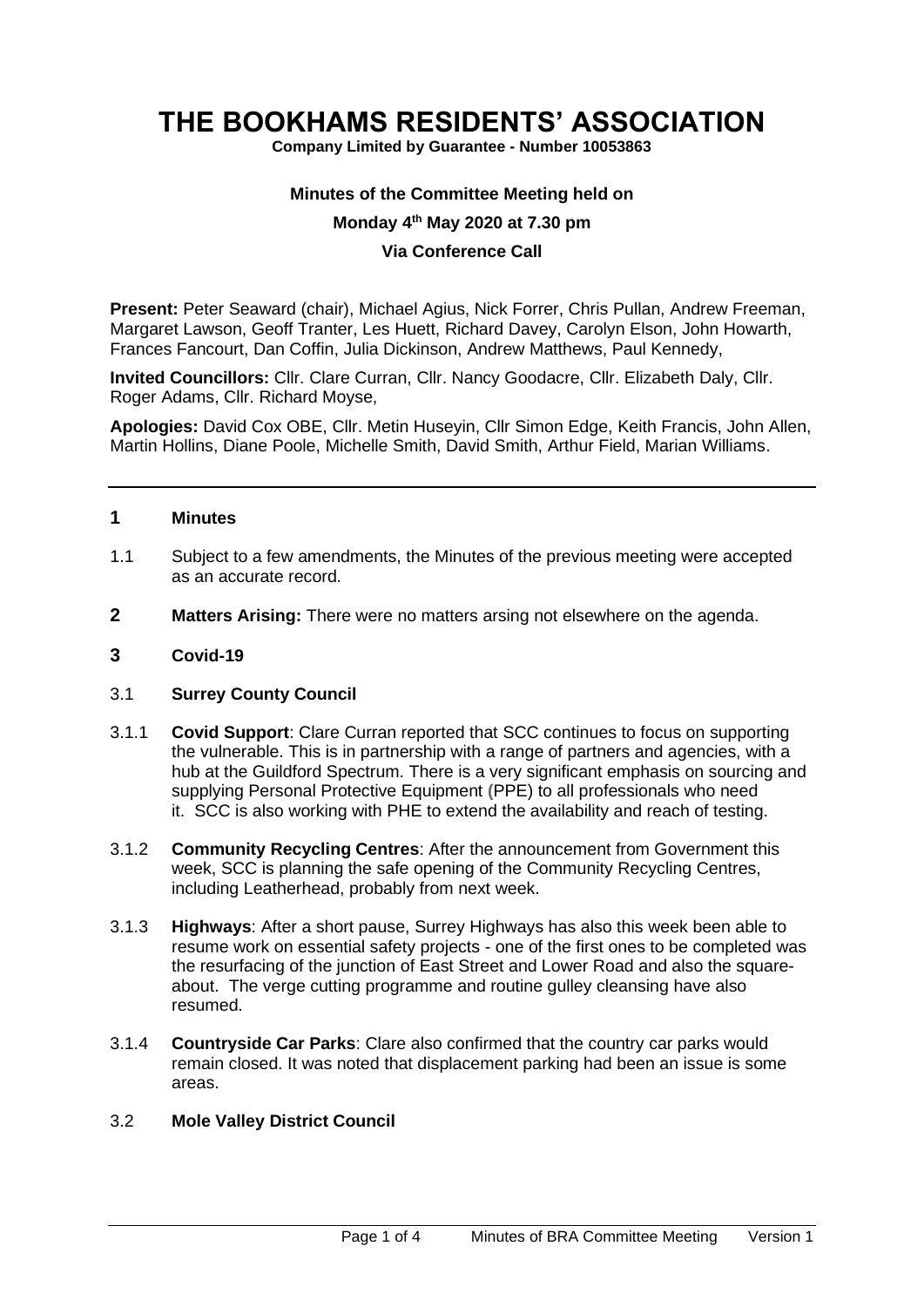- 3.2.1 **Refuse Collection**: Kerbside collections are coping well at increased volumes for black bins and recycling bins. Green waste collection also continuing. Bulk cardboard collections from car parks are also being processed.
- 3.2.2 **Housing & Benefits**: There has been a huge increase in claims and requests for general advice and staff transferred in to help. Significant changes to benefit schemes have been implemented and the Council is now dealing with housing benefit subsidy claims.
- 3.2.3 **Economic Development:** Mole Valley has made massive efforts to reach businesses from a standing start. As at the end of April, grants had been provided for 76% (around £14 million) of those entitled to claim. Mole Valley officers are in the process of making personal telephone contact with those who have not yet claimed. Digital Skills training continuing via Zoom.
- 3.2.4 **Community Helpline**: As at 28th April, MVDC had handled over 100 calls referred through SCC, and residents directed to appropriate community organisations that can help.
- 3.2.5 **Vulnerable Residents**: Co-ordination of contact has been mainly be telephone, but some visits have been made where electronic contact has not been possible. Over 2,000 residents have been contacted and help provided where necessary. A round of second calls will begin this week. Contact has also been made with shielded residents, Fairfield Centre members, Community Transport customers, and households in temporary and emergency accommodation.
- 3.2.6 **Emergency Fund Distribution**: The Council has, so far, awarded 3 grants covering the Bookham area - one to the Bookham Meeting Place, Community Coronavirus Care and the Mid Surrey Community Fridge.

## 3.3 **Mole Valley Chamber**

- 3.3.1 The Chamber of Commerce now Mole Valley Chamber will be running an online Q&A session on Wednesday 20<sup>th</sup> May, starting at 8am and running for about an hour. The session will be about the support available to businesses in the current situation. A Panel, including a representative from Mole Valley District Council, will answer questions posted on the Chamber Facebook Group before 5pm on Friday  $15<sup>th</sup>$  May.
- 3.3.2 Details, including how to take part, are on the Chamber web site under "Events."
- 3.3.3 Businesses can now join the Chamber free of charge since this initiative was started membership has grown by just under 20%, which means more businesses are networking with each other!
- 3.4 **Headley Court:** Keith Francis reported that NHS Headley Court hospital is opening for patients on Monday, 4th May 2020.

# **4 Correspondence**

4.1 **Covid-19:** There had been several inquiries regarding where to get help. These had been redirected to the appropriate bodies as required.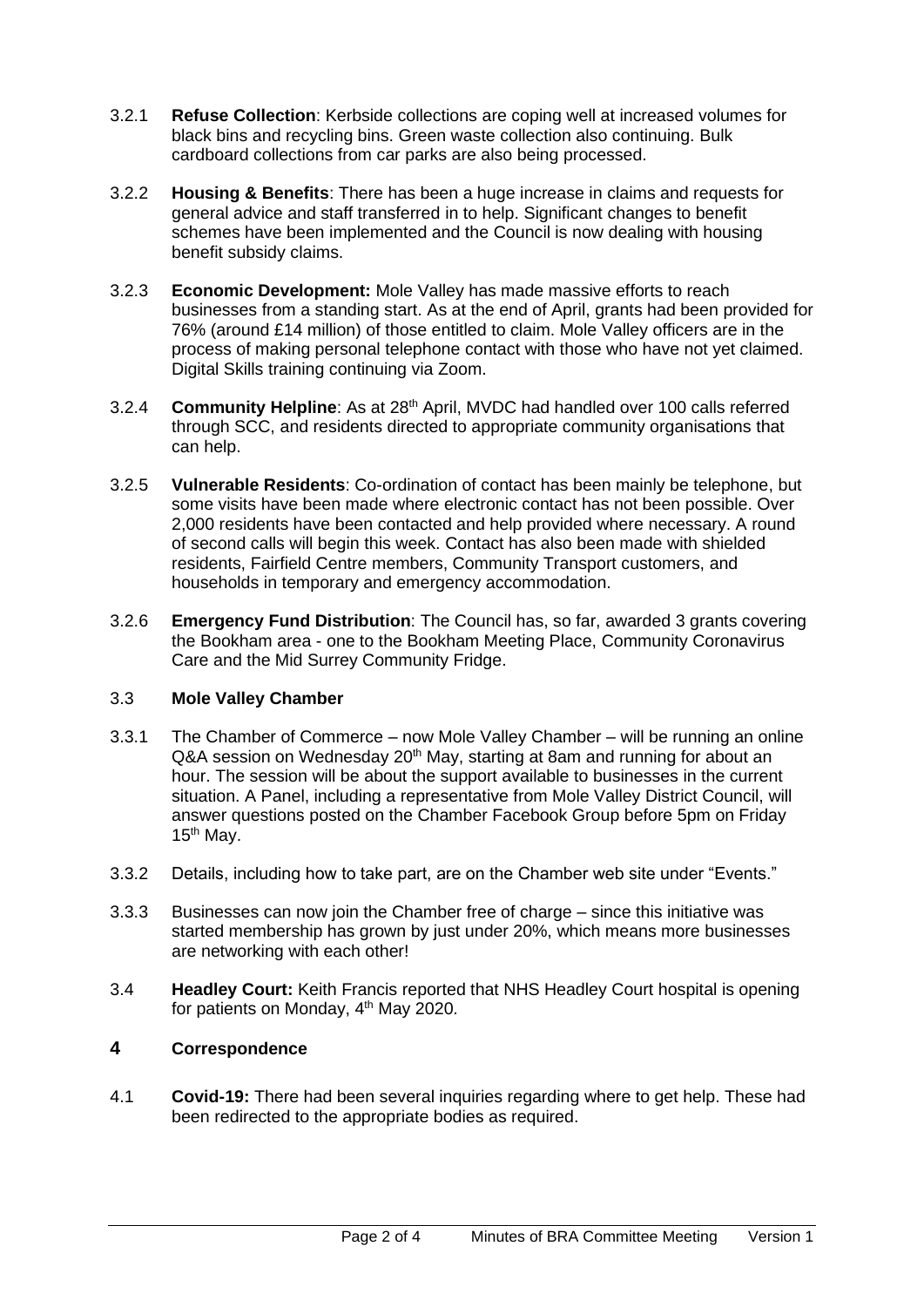4.2 **Post Covid-19:** There had been some emails regarding what could be done post Covid-19. It was suggested that posters saying Thank You to Local Traders and Essential Workers could be displayed on the notice boards. This was agreed.

# **5 Group Updates**

# 5.1 **Management Group**

5.1.1 **Annual General Meeting:** John Howarth reported that the latest date the BRA can hold an AGM is 10th October 2020, i.e. no later than fifteen months from the last AGM that was held on 10th July 2019. Les Huett reported that he has booked the Old Barn Hall for the evening of Thursday 17<sup>th</sup> September 2020 starting at 8.00pm, and, as a contingency, the 22<sup>nd</sup> October.

# 5.2 **Planning Group**

- 5.2.1 **Planning**: Development Management arrangements are continuing and applications being processed. The first virtual meeting was held with public participation on 29<sup>th</sup> April. Two letters of representation were sent.
- 5.2.2 **Local Plan**: There were responses from 3,708 residents and other bodies (please note, letters, etc. signed by more than one person represent one respondent). By way of comparison the 2017 Issues and Options consultation saw 519 detailed representations. Over half of the responses to the Draft Local Plan consultation were made online.
- 5.2.3 The Council is now analysing these responses prior to the next consultation phase. There were several suggestions as to how the next phase could be improved, e.g. a longer consultation period given that the most recent one was interrupted by Covid-19; better communications with SCC,/improvements
- 5.2.4 **PIC and CIL Funds**: It was noted that PIC is no longer available to SCC so CIL, which is collected by MVDC, is now increasingly important to them. The issue is that no spend is possible until an infrastructure delivery plan is in place, which in turn is dependent on the Local Plan being agreed.

# 5.3 **Environment Group**

- 5.3.1 **Litter Pick:** The monthly litter pick is temporarily suspended although individuals are reported to be litter picking whilst out for their daily exercise. Clare Curran reported that she has seen a number of discarded disposable gloves which should be disposed of in a hygienic way.
- 5.3.2 **Verges and Wildlife:** It was reported that several complaints had been received by SCC that verges containing wildflowers had been mown. Clare Curran spoke of a scheme whereby certain areas could be protected which would entail the topsoil removed and wildflowers planted. There would be no maintenance required thereafter although there would be an initial cost of around £2,000 per site. Alternatives could be a) to remove certain areas from the maintenance programme, although SCC would need to be advised as to which areas to exclude, or, b) the Blue Heart Scheme which promotes the rewilding of gardens, parks, road verges and school grounds, and marked with a blue heart symbol, made out of recycled materials, is staked in the ground over the area being rewilded to indicate that rewilding is in process. **Action: Peter Seward and Frances Fancourt to discuss options.**